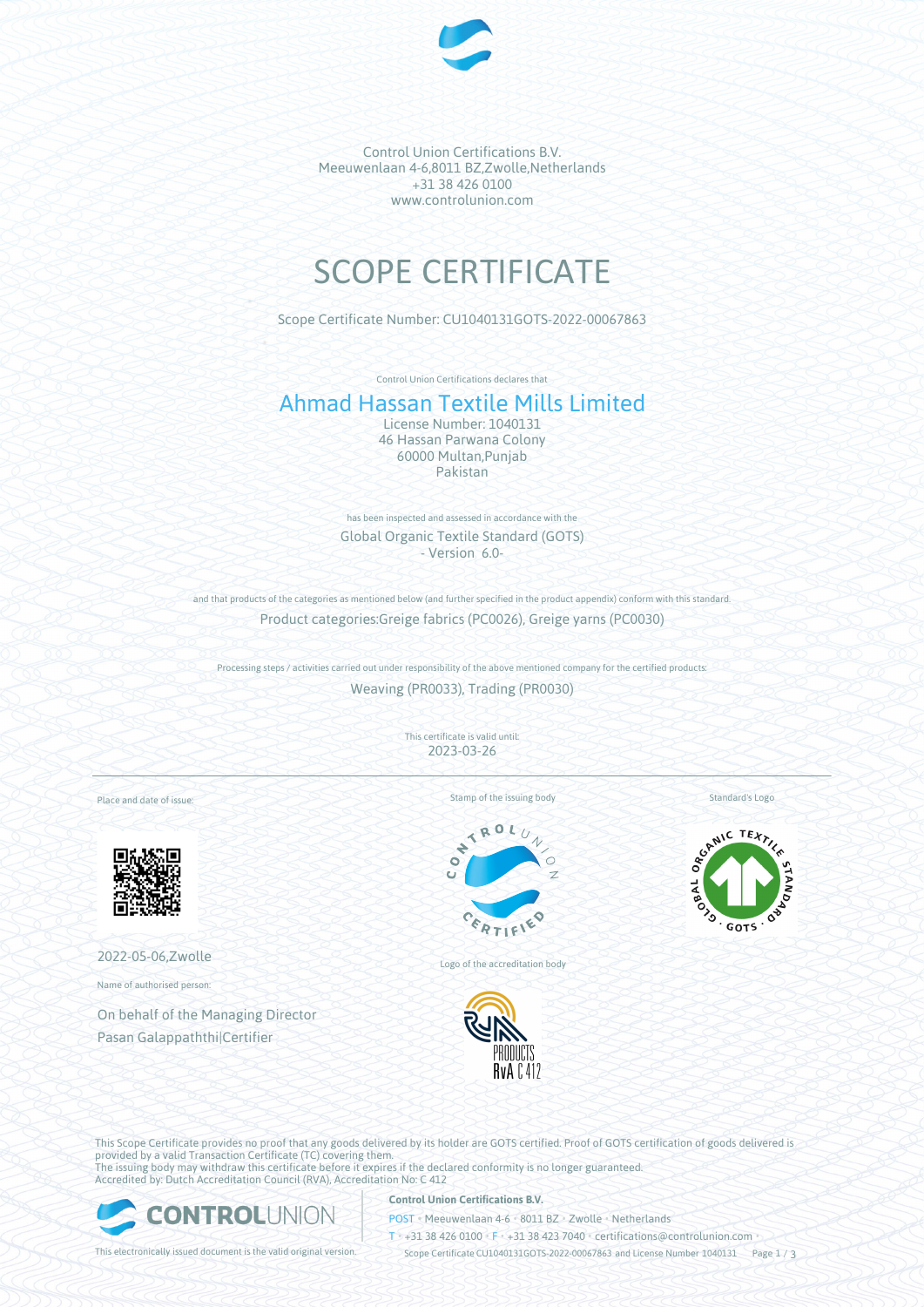

### Control Union Certifications B.V. Meeuwenlaan 4-6,8011 BZ,Zwolle,Netherlands +31 38 426 0100 www.controlunion.com

# **Ahmad Hassan Textile Mills Limited Global Organic Textile Standard (GOTS)**

# **Products Appendix to Certificate no.CU1040131GOTS-2022-00067863**

In specific the certificate covers the following products:

| <b>Product category</b> | <b>Product details</b>         | <b>Material composition</b>                                       | <b>Label grade</b>   |
|-------------------------|--------------------------------|-------------------------------------------------------------------|----------------------|
| Greige fabrics (PC0026) | Woven fabrics (PD0059)         | 100.0% Organic Cotton (RM0104)                                    | Organic              |
| Greige fabrics (PC0026) | Woven fabrics (PD0059)         | 3.0%Elastane (Spandex) (RM0160)<br>97.0% Organic Cotton (RM0104)  | Organic              |
| Greige fabrics (PC0026) | Woven fabrics (PD0059)         | 96.5% Organic Cotton (RM0104)<br>3.5% Elastane (Spandex) (RM0160) | Organic              |
| Greige fabrics (PC0026) | Woven fabrics (PD0059)         | 94.49%Organic Cotton (RM0104)<br>5.51%Elastane (Spandex) (RM0160) | Made With<br>Organic |
| Greige fabrics (PC0026) | Woven fabrics (PD0059)         | 93.11%Organic Cotton (RM0104)<br>6.89%Elastane (Spandex) (RM0160) | Made With<br>Organic |
| Greige fabrics (PC0026) | Woven fabrics (PD0059)         | 98.0% Organic Cotton (RM0104)<br>2.0% Elastane (Spandex) (RM0160) | Organic              |
| Greige yarns (PC0030)   | Normally combed yarns (PD0102) | 100.0%Organic Cotton (RM0104)                                     | Organic              |

Place and date of issue:



2022-05-06,Zwolle

Name of authorised person:

On behalf of the Managing Director Pasan Galappaththi|Certifier



Logo of the accreditation body



Standard's logo